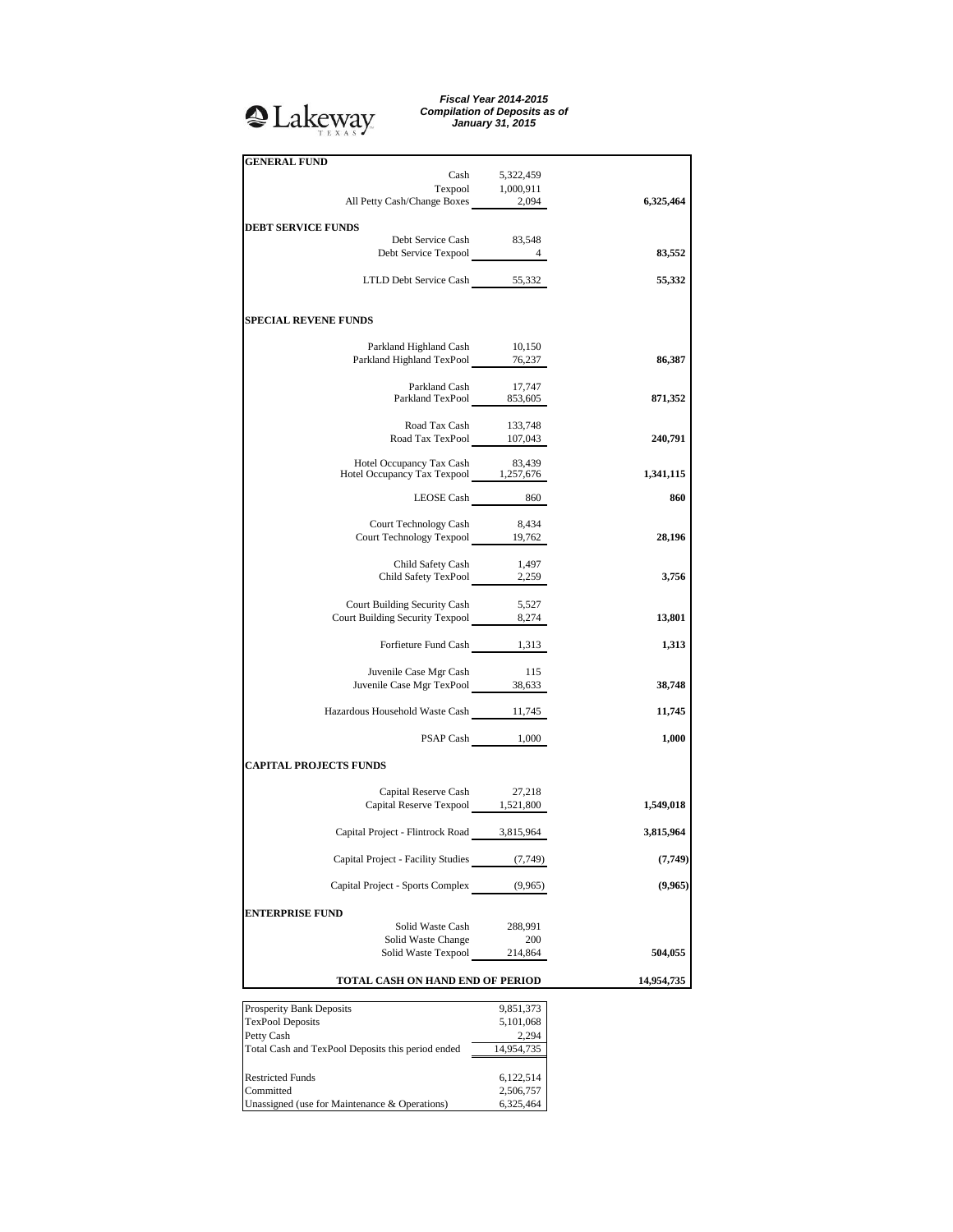## **STATEMENT OF REVENUES AND EXPENDITURES - GENERAL FUND FOR THE MONTH ENDED JANUARY 31, 2015**

|                                              | YEAR TO DATE |               |      |                                                         |    |                                            |               | <b>ANNUAL</b> |                                   |     |                 |    |              |     |
|----------------------------------------------|--------------|---------------|------|---------------------------------------------------------|----|--------------------------------------------|---------------|---------------|-----------------------------------|-----|-----------------|----|--------------|-----|
|                                              |              | <b>BUDGET</b> |      | <b>ACTUAL &amp;</b><br><b>ENCUMB</b><br><b>VARIANCE</b> |    | $%$ of<br><b>Budget</b><br><b>Realized</b> | <b>BUDGET</b> |               | <b>PROJECTED</b><br><b>ACTUAL</b> |     | <b>VARIANCE</b> |    |              |     |
| <b>REVENUES</b>                              |              |               |      |                                                         |    |                                            |               |               |                                   |     |                 |    |              |     |
| AD VALOREM TAXES                             | \$.          | 3,860,197 \$  |      | 3,978,281 \$                                            |    | 118,084 *                                  | 88%           | \$            | 4,520,916 \$                      |     | 4,520,916 \$    |    |              |     |
| <b>FRANCHISE FEES</b>                        |              | 48,218        |      | 50,817                                                  |    | 2,599                                      | 6%            |               | 910,300                           |     | 910,300         |    |              |     |
| <b>SALES &amp; DRINK TAX</b>                 |              | 890,893       |      | 977,046                                                 |    | 86,153                                     | 35%           |               | 2,783,775                         |     | 2,833,775       |    | 50,000       | (1) |
| <b>BLDG &amp; DEVELOPMENT SERVICES</b>       |              | 498,334       |      | 538,200                                                 |    | 39,866                                     | 53%           |               | 1,009,500                         |     | 1,009,500       |    |              |     |
| <b>MUNICIPAL COURT</b>                       |              | 225,000       |      | 227,649                                                 |    | 2,649                                      | 34%           |               | 675,000                           |     | 675,000         |    |              |     |
| <b>INTEREST INCOME</b>                       |              | 9,420         |      | 9,527                                                   |    | 107                                        | 35%           |               | 27,100                            |     | 27,100          |    |              |     |
| <b>MISCELLANEOUS</b>                         |              | 39,769        |      | 59,830                                                  |    | 20,061                                     | 37%           |               | 163,000                           |     | 183,000         |    | 20,000       | (2) |
| <b>PARKS &amp; RECREATION</b>                |              | 100,529       |      | 126,900                                                 |    | 26,371                                     | 24%           |               | 529,175                           |     | 529,175         |    |              |     |
| <b>DONATIONS/GRANTS</b>                      |              | 6,333         |      | 12,212                                                  |    | 5,879                                      | 174%          |               | 7,000                             |     | 7,000           |    |              |     |
| <b>TOTAL REVENUES</b>                        | \$           | 5,678,693     | \$   | 5,980,462 \$                                            |    | 301,769                                    | 56%           |               | \$10,625,766                      |     | \$10,695,766    | \$ | 70,000       |     |
| <b>EXPENDITURES</b>                          |              |               |      |                                                         |    |                                            |               |               |                                   |     |                 |    |              |     |
| <b>GENERAL SERVICES</b>                      | \$.          | 203,237 \$    |      | 167,545 \$                                              |    | 35,692                                     | 32%           | \$.           | 522,093 \$                        |     | 522,093 \$      |    |              |     |
| <b>ADMINISTRATION</b>                        |              | 254,463       |      | 248,528                                                 |    | 5,935                                      | 34%           |               | 740.642                           |     | 740.642         |    |              |     |
| <b>FINANCE</b>                               |              | 166,425       |      | 147,036                                                 |    | 19,389                                     | 31%           |               | 470,056                           |     | 455,056         |    | 15,000       | (3) |
| <b>POLICE</b>                                |              | 1,341,370     |      | 1,302,512                                               |    | 38,858                                     | 33%           |               | 4,000,363                         |     | 4,000,363       |    |              |     |
| <b>PUBLIC WORKS</b>                          |              | 298,209       |      | 266,099                                                 |    | 32,110                                     | 30%           |               | 891,781                           |     | 891,781         |    |              |     |
| <b>MUNICIPAL COURT</b>                       |              | 187,315       |      | 144,187                                                 |    | 43,128                                     | 25%           |               | 587,809                           |     | 587,809         |    |              |     |
| <b>BLDG &amp; DEVELOPMENT SERVICES</b>       |              | 349,654       |      | 343,061                                                 |    | 6,593                                      | 33%           |               | 1,028,827                         |     | 1,028,827       |    |              |     |
| <b>PARKS &amp; RECREATION</b>                |              | 654,445       |      | 598,290                                                 |    | 56,155                                     | 28%           |               | 2,158,339                         |     | 2,143,339       |    | $15,000$ (4) |     |
| <b>TOTAL EXPENDITURES</b>                    | \$           | 3,455,118     | \$   | 3,217,258 \$                                            |    | 237,860                                    | 31%           |               | \$10,399,910                      |     | \$10,369,910    | \$ | 30,000       |     |
| <b>REVENUES OVER/(UNDER) EXPENDITURES \$</b> |              | 2,223,575     | - \$ | 2,763,204 \$                                            |    | 539,629                                    |               | \$            | 225,856 \$                        |     | 325,856 \$      |    | 100,000      |     |
| <b>OTHER FINANCING SOURCES/(USES)</b>        |              |               |      |                                                         |    |                                            |               |               |                                   |     |                 |    |              |     |
| TRANSFER TO CAPITAL RESERVE FUND             | \$           | 225,856 \$    |      | $\omega_{\rm c}$                                        | \$ | 225,856                                    |               | \$            | $(225, 856)$ \$                   |     | $(225, 856)$ \$ |    |              |     |
|                                              |              |               |      |                                                         |    | <b>FUND BALANCE - BEGINNING</b>            |               | \$            | $2,643,412$ \$                    |     | 2,954,786       | \$ | 311,374      |     |
|                                              |              |               |      | <b>FUND BALANCE - ENDING</b>                            |    |                                            |               |               | 2,643,412                         |     | 3,054,786       | \$ | 411,374      |     |
| <b>FUND BALANCE RATIO</b>                    |              |               |      |                                                         |    |                                            |               | 25%           |                                   | 29% |                 |    |              |     |

\*This is a timing difference and will likely clear next month.

(1) Through an audit the Comptroller's office found a taxpayer who was paying the wrong taxing entity. The reallocation covered the period of June 2010 through July 2014 and totaled \$50,442.

(2) The interagency billing with Bee Cave for dispatch services resulted in a higher quarterly payment than originally budgeted.

(3) Salary savings due to unfilled position.

(4) Salary savings due to unfilled positions.